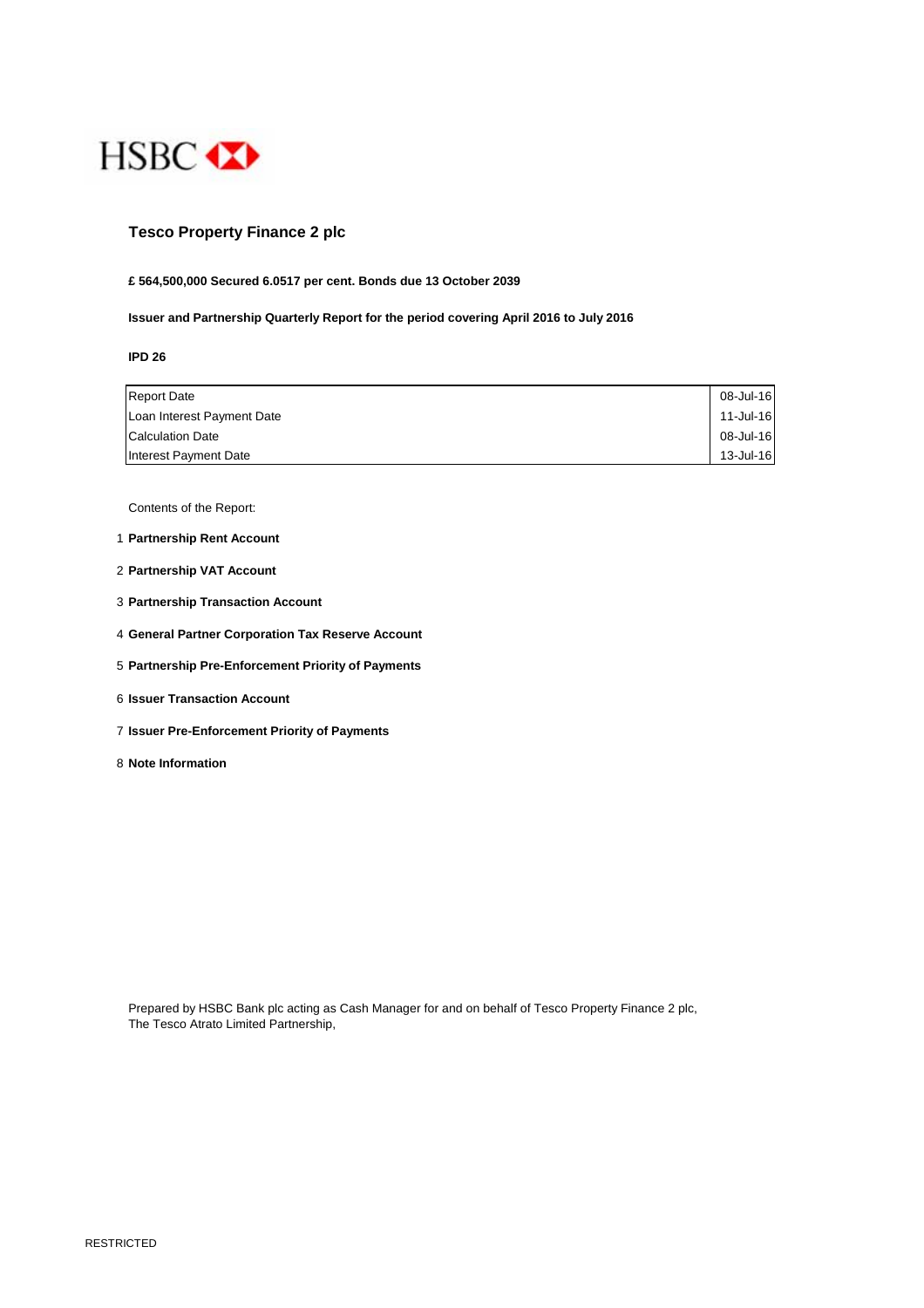## **1. Partnership Rent Account 69796072**

|             | Opening Balance                    | $0.14$ Cr           |
|-------------|------------------------------------|---------------------|
| <b>DATE</b> | <b>ENTRY DETAILS</b>               | CR/DR<br>AMOUNT (£) |
| 23-Sep-09   | Initial Deposit on Closing Date    | 5,000.00 Cr         |
| 22-Jun-16   | Rent                               | 8,973,824.28 Cr     |
| 11-Jul-16   | To Partnership Transaction Account | 8,973,824.28 Dr     |
|             | <b>Closing Balance</b>             | 5,000.14 Cr         |

## **2. Partnership VAT Account 69796099**

|                        | Opening Balance                          | 1,875,978.99 Cr                    |
|------------------------|------------------------------------------|------------------------------------|
| <b>DATE</b>            | <b>ENTRY DETAILS</b>                     | CR/DR<br>AMOUNT (£)                |
| 29-Apr-16<br>22-Jun-16 | <b>VAT Payment</b><br><b>VAT Funding</b> | 1,767,738.10 Dr<br>1,794,764.89 Cr |
|                        | <b>Closing Balance</b>                   | 1,903,005.78 Cr                    |

#### **3. Partnership Transaction Account 69796080**

|                        | Opening Balance                                  | 163,741.74 Cr         |       |
|------------------------|--------------------------------------------------|-----------------------|-------|
| <b>DATE</b>            | <b>ENTRY DETAILS</b>                             | AMOUNT (£)            | CR/DR |
| 07-Jul-16<br>07-Jul-16 | <b>Credit Interest</b><br><b>Credit Interest</b> | 62.16 Cr<br>303.56 Cr |       |
| 07-Jul-16              | <b>Credit Interest</b>                           | 665.68 Cr             |       |
| 11-Jul-16              | <b>Transfer from Rent</b>                        | 8,973,824.28 Cr       |       |
| 11-Jul-16              | Transfer from Partnership VAT Account            | $0.00C$ r             |       |
| 11-Jul-16              | <b>Trustee Fee</b>                               | 1,500.00 Dr           |       |
| 11-Jul-16              | Ongoing Fee                                      | 8,450.00 Dr           |       |
| 11-Jul-16              | <b>Expenses</b>                                  | 21,586.70 Dr          |       |
| 11-Jul-16              | Partnership Swap payment                         | 1,444,297.52 Cr       |       |
| 11-Jul-16              | Partnership Debt                                 | 10,258,558.60 Dr      |       |
| 11-Jul-16              | Property Advisor Fee                             | $0.00$ Dr             |       |
| 11-Jul-16              | <b>Transfer to General</b>                       | $0.00$ Dr             |       |
|                        | <b>Closing Balance</b>                           | 292,799.64 Cr         |       |

# **4. General Partner Corporation Tax Reserve Account 69796115**

|             | Opening Balance        | $0.00$ $Cr$         |
|-------------|------------------------|---------------------|
| <b>DATE</b> | <b>ENTRY DETAILS</b>   | CR/DR<br>AMOUNT (£) |
|             |                        |                     |
|             |                        |                     |
|             |                        |                     |
|             | <b>Closing Balance</b> | $0.00$ Cr           |
|             |                        |                     |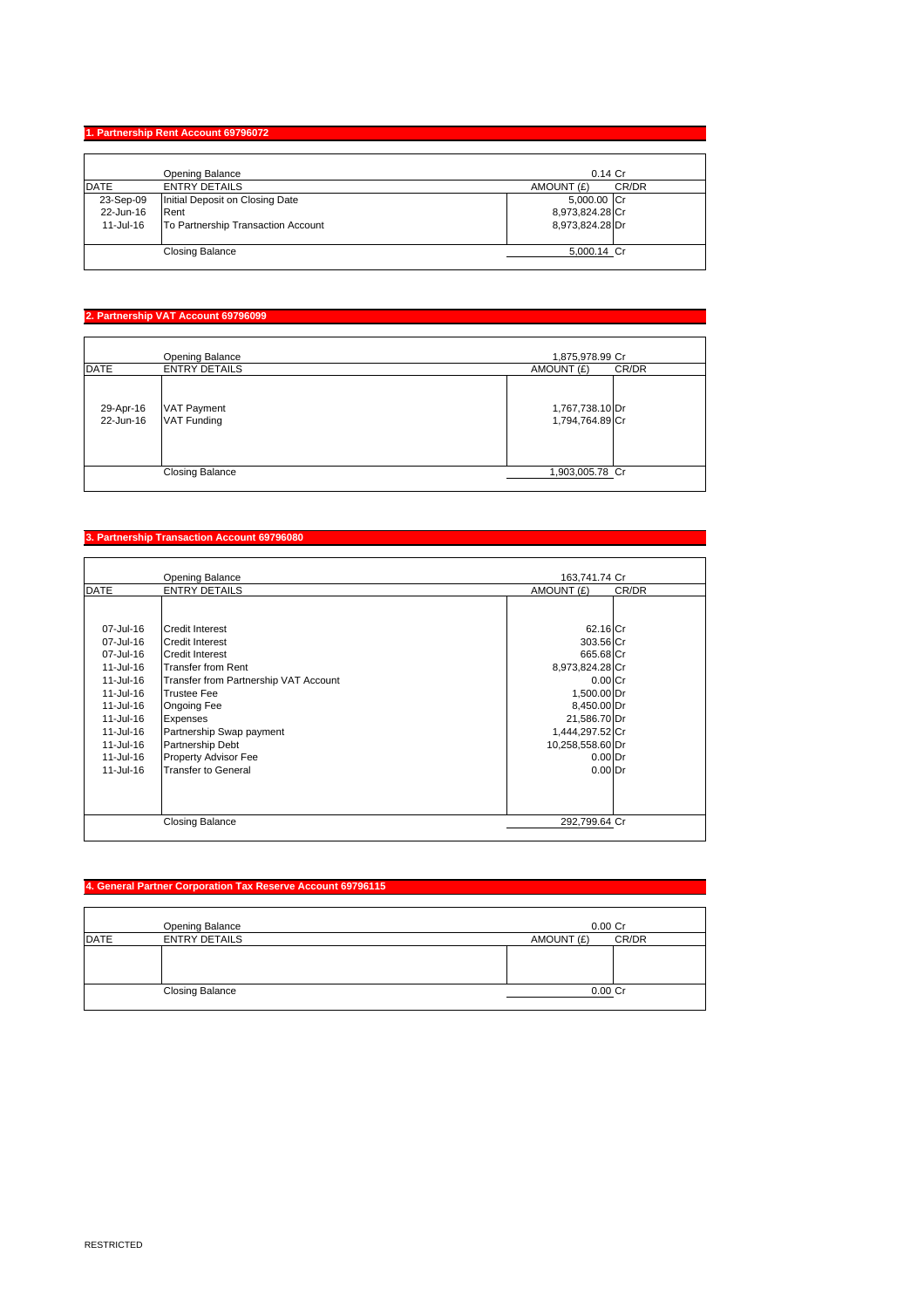|           | 5. Partnership Pre-Enforcement Priority of Payments                           |                          |                       |
|-----------|-------------------------------------------------------------------------------|--------------------------|-----------------------|
|           |                                                                               | <b>Funds Paid Out of</b> | <b>Funds Received</b> |
| Date      |                                                                               | account (£)              | into account (£)      |
| 11-Jul-16 |                                                                               |                          |                       |
|           | <b>Partnership Available Funds</b>                                            |                          |                       |
|           |                                                                               |                          |                       |
|           | a Rental Income                                                               |                          | 8,973,824.28          |
|           | b Funds from Issuer under Partnership Swaps                                   |                          | 10,258,582.98         |
|           | c From Partnership VAT Account                                                |                          | 0.00                  |
|           | d From Partnership Disposal Proceeds Account                                  |                          | 0.00                  |
|           | e From Partnership Insurance Proceeds Account                                 |                          | 0.00                  |
|           | f Interest received by the Partnership Accounts and Rent Account              |                          | 1,031.40              |
|           | g Eligible Investment Earnings by Partnership                                 |                          | 0.00                  |
|           | h Advance under Committed Subordinated Loan Agreement                         |                          | 0.00                  |
|           | i Net proceeds of a CPO Disposal or a Mortgage Property                       |                          | 0.00                  |
|           | j Net proceeds of a disposal of a Mortgage Property                           |                          | 0.00                  |
|           | k Any other sums standing to the credit of the Partnership Transaction Ac     |                          | 0.00                  |
|           |                                                                               |                          |                       |
|           | Partnership Pre-Enforcement Priority of Payments                              |                          |                       |
|           | a Partnership Security Trustee Fees                                           | 1,500.00                 |                       |
|           | b Issuer Security Trustee Fee, Bond Trustee, operating expenses of the Issuer |                          |                       |
|           | (Ongoing Partnership Facility Fee)                                            | 2,700.00                 |                       |
|           | c Partnership Operating Expenses excluding GP UK Tax                          | 21,586.70                |                       |
|           | d Partnership Operator Fee                                                    | 0.00                     |                       |
|           | d Property Advisor Fee (Annual 25 K Jan)                                      | 0.00                     |                       |
|           | d Nominees Corporate Services Provider Fee                                    | 0.00                     |                       |
|           | d Nominees Holdco Corporate Services Provider Fee                             | 0.00                     |                       |
|           | d Nominees Side Letter payments                                               | 0.00                     |                       |
|           | d Nominees Holdco Side Letter payments                                        | 0.00                     |                       |
|           | d Account Bank Fee                                                            | 0.00                     |                       |
|           | d Cash Manager Fee                                                            | 0.00                     |                       |
|           | d Issuer Account Bank, PPA CM, CSP Fee (Ongoing Partnership Facility Fee)     | 5,000.00                 |                       |
|           | d Headlease payment                                                           | 0.00                     |                       |
|           | e Partnership Expenses Ledger payment                                         | 6,250.00                 |                       |
|           | f Partnership Debt Interest                                                   | 7,757,745.60             |                       |
|           | f Partnership Swap payment                                                    | 8,814,285.46             |                       |
|           | g Partnership Debt Principal                                                  | 2,500,813.00             |                       |
|           | Issuer Partnership Swap Termination Amount (Ongoing Partnership Facility      |                          |                       |
|           | h Fee)                                                                        | 750.00                   |                       |
|           | i Partnership Swap Termination Amount                                         | 0.00                     |                       |
|           | j Property Pool Manager Fee                                                   | 0.00                     |                       |
|           | k Partnership Expenses Ledger payment                                         | 122,807.90               |                       |
|           | I Alteration Adjustment Rent                                                  | 0.00                     |                       |
|           | m Committed Subordinated Loan payment                                         | 0.00                     |                       |
|           | n Partnership Distribution Account                                            | 0.00                     |                       |
|           | <b>Totals</b>                                                                 | 19,233,438.66            | 19,233,438.66         |

| Expense Reserve Ledger - Max GBP 500,000.00 |                 |               |  |
|---------------------------------------------|-----------------|---------------|--|
| Date                                        | Opening Balance | 219,142.92    |  |
|                                             | 11-Jul-16       | 6,250.00 Cr   |  |
|                                             | 11-Jul-16       | 122,807.90 Cr |  |
|                                             | Balance         | 348.200.82    |  |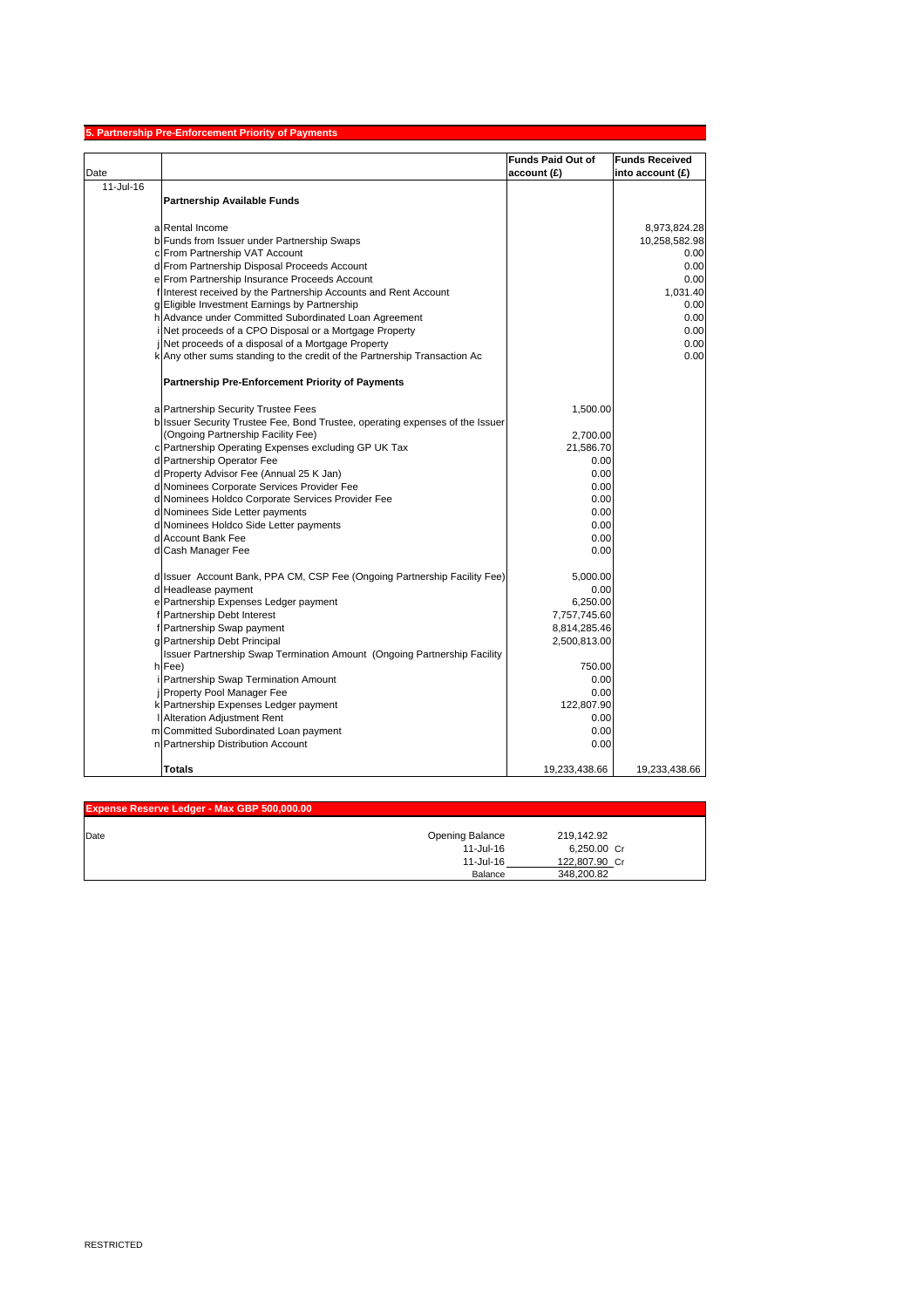## **6. Issuer Transaction Account 69796123**

|               | <b>Opening Balance</b>                      | 77.652.18 Cr        |
|---------------|---------------------------------------------|---------------------|
| <b>DATE</b>   | <b>ENTRY DETAILS</b>                        | CR/DR<br>AMOUNT (£) |
|               |                                             |                     |
| 02-May-16     | <b>Credit interest</b>                      | 94.29 Cr            |
| 01-Jun-16     | <b>Credit interest</b>                      | 9.59 Cr             |
| 01-Jul-16     | <b>Credit interest</b>                      | 9.59 Cr             |
| 13-Jul-16     | <b>Swaps Receipts</b>                       | 1,444,297.52 Cr     |
| 13-Jul-16     | <b>Partnership Debt</b>                     | 10,258,558.60 Cr    |
| 13-Jul-16     | Swap Pays                                   | 1,444,297.52 Dr     |
| 13-Jul-16     | <b>Ongoing Fee</b>                          | 7,700.00 Cr         |
| 13-Jul-16     | <b>HSBC Fee</b>                             | 7,700.00 Dr         |
| 13-Jul-16     | <b>Issuer Operating Expenses</b>            | $0.00$ Dr           |
| 13-Jul-16     | Issuer Profit (paid as part of Ongoing Fee) | 750.00 Cr           |
| $13 -$ Jul-16 | <b>Notes</b>                                | 10,258,558.59 Dr    |
|               |                                             |                     |
|               |                                             |                     |
|               | <b>Closing Balance</b>                      | 78,515.66 Cr        |

## **7. Issuer Pre-Enforcement Priority of Payments**

|           |                                                        | <b>Funds Paid Out of</b> | <b>Funds Received</b> |
|-----------|--------------------------------------------------------|--------------------------|-----------------------|
| Date      |                                                        | account (£)              | into account (£)      |
| 13-Jul-16 |                                                        |                          |                       |
|           | <b>Issuer Available Funds</b>                          |                          |                       |
|           | a Funds due to Issuer under Partnership Swap Agreement |                          | 8,814,285.46          |
|           | b Amounts due to Issuer in respect of Partnership Loan |                          | 10,267,008.60         |
|           | c Any amount due to Issuer under Issuer Swap Agreement |                          | 10,258,582.98         |
|           | d Ineterest Received by Issuer on Transaction Account  |                          | 113.47                |
|           | e Eigible Investment Earnings                          |                          | 0.00                  |
|           |                                                        |                          |                       |
|           | <b>Issuer Pre-Enforcement Priority of Payments</b>     |                          |                       |
|           | a Bond Trustee Fee                                     | 1,200.00                 |                       |
|           | a Issuer Security Trustee Fee                          | 1,500.00                 |                       |
|           | <b>b</b> Issuer Operating Expenses                     | 0.00                     |                       |
|           | c Issuer/Issuer Holdco Corporate Services Provider Fee | 0.00                     |                       |
|           | c Paying Agent Fee                                     | 500.00                   |                       |
|           | c Account Bank Fee                                     | 750.00                   |                       |
|           | c Cash Manager Fee                                     | 3,750.00                 |                       |
|           | d Bond Interest                                        | 7,757,745.59             |                       |
|           | d Bond Principal                                       | 2,500,813.00             |                       |
|           | d Issuer Swap Provider                                 | 8,814,285.46             |                       |
|           | d Partnership Swap payment                             | 10,258,582.98            |                       |
|           | e Issuer Profit                                        | 750.00                   |                       |
|           | f Swap Subordinated Amounts                            | 0.00                     |                       |
|           | g Issuer Partnership Swap Termination Amount           | 0.00                     |                       |
|           | hilssuer Transaction Account                           | 113.48                   |                       |
|           | <b>Totals</b>                                          | 29,339,990.51            | 29,339,990.51         |